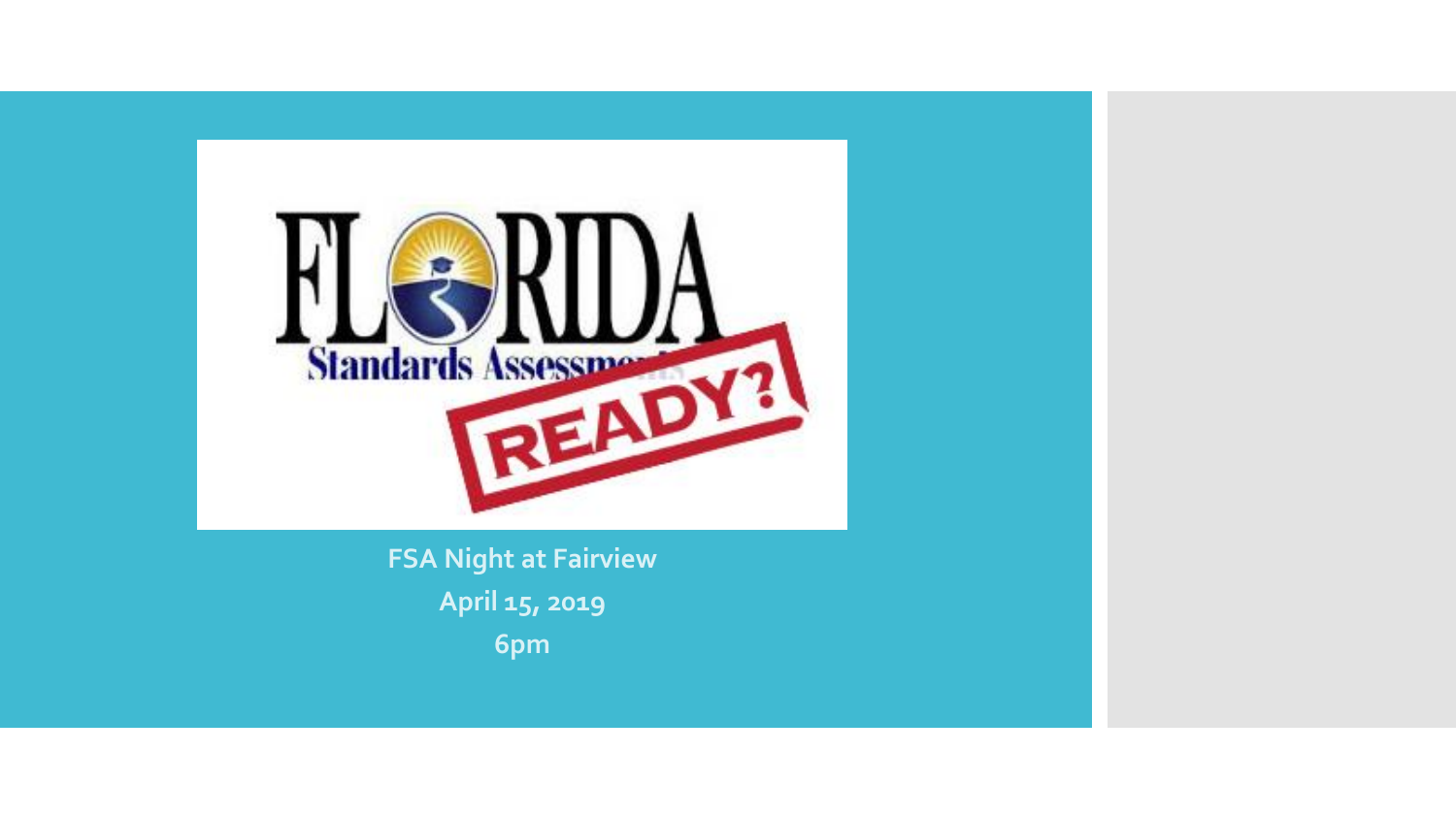### What is the FSA?



 Florida's K-12 assessment system measures students' achievement of Florida's education standards, which were developed and implemented to ensure that all students graduate from high school ready for success in college, career, and life. Assessment supports instruction and student learning, and test results help Florida's educational leadership and stakeholders determine whether the *goals of the education system are being met.*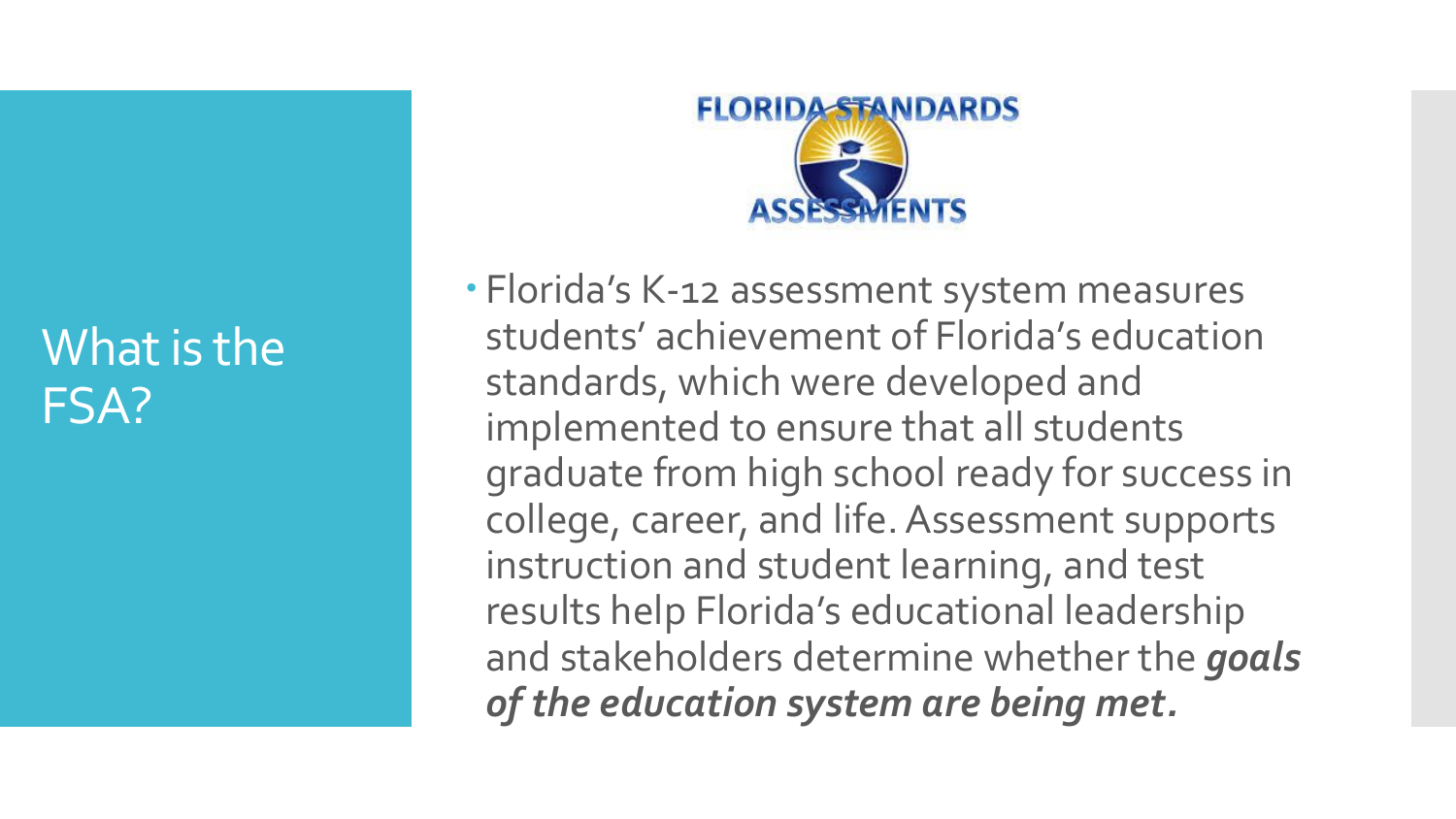## Who will take the FSA?



- Students in grades 6-8 will participate in FSA ELA assessments.
	- All students will participate in ELA Reading & Writing
	- Students in grade 6 will take paper based tests while grades 7 and 8 take computer based tests.
- Students enrolled in grades 6-8 who are not in Algebra I or Geometry will participate in FSA Mathematics assessment. Algebra and Geometry students will take an EOC.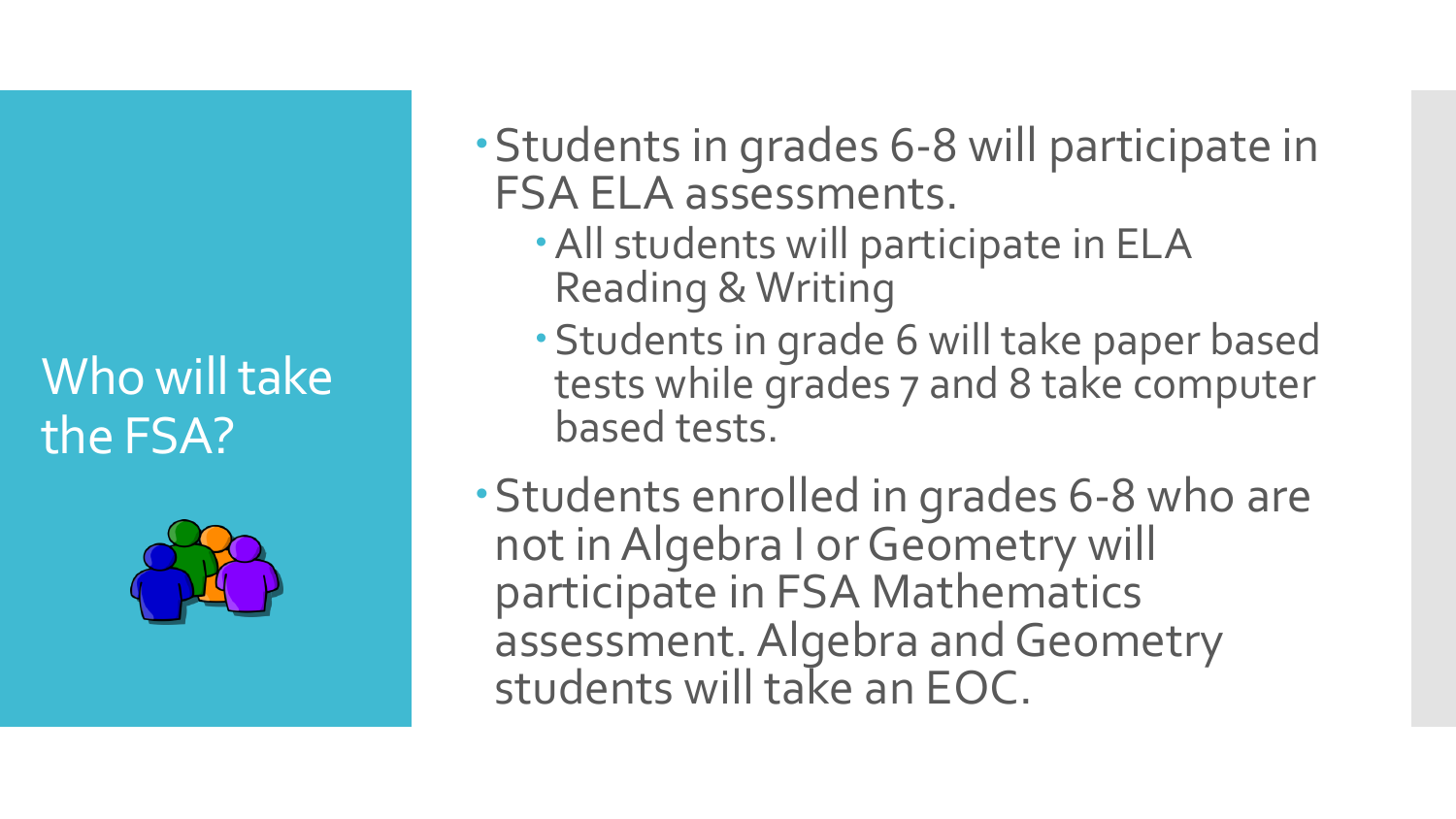

Will my student receive any accommodations ?

Students having up-to-date IEPs and Section 504 plans receive the accommodations that are indicated on the current IEP or 504 plan for state-wide assessments.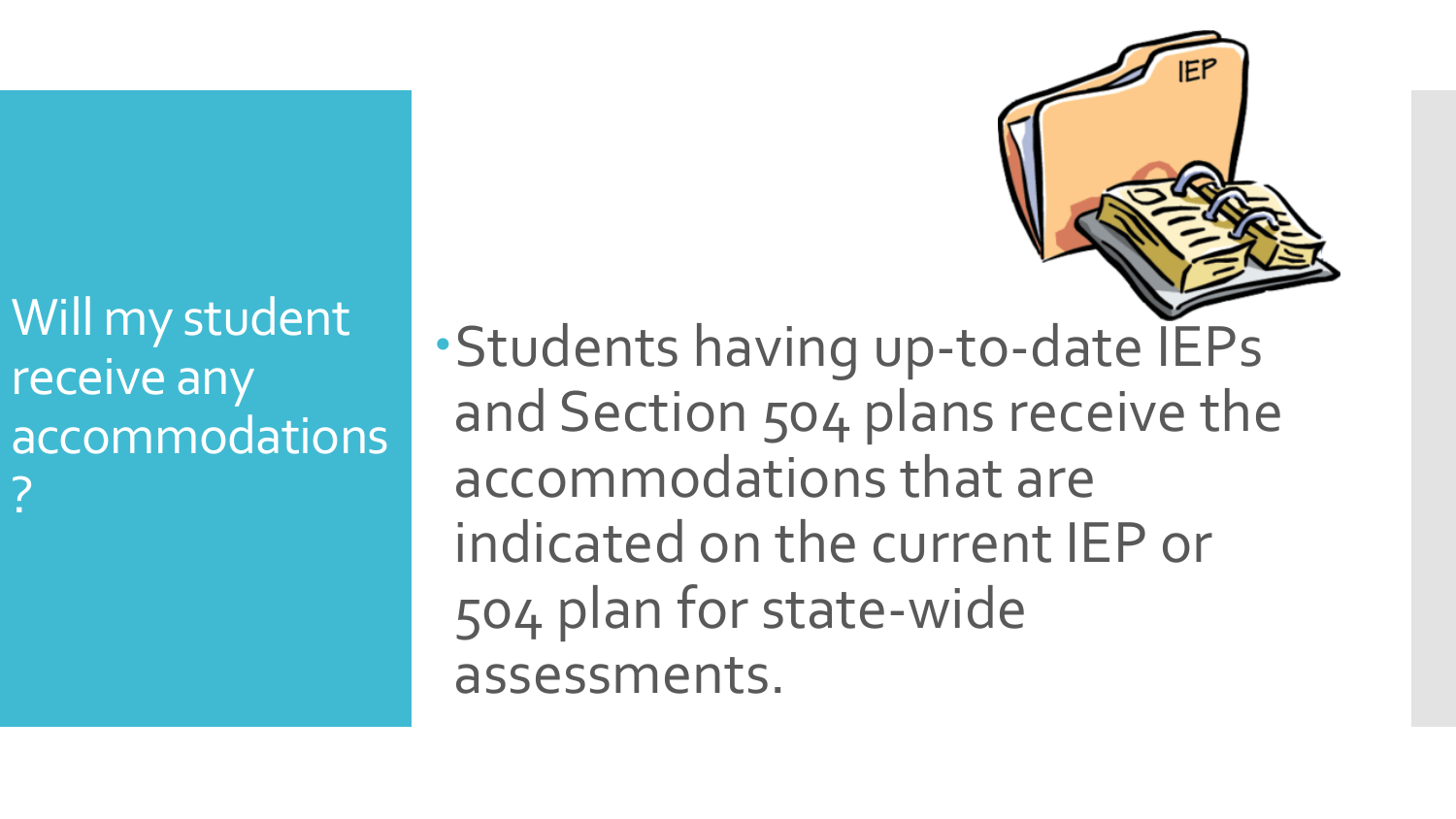Test Administration Information *ELA Reading & Mathematics Grades 6-8 (Grade 6 is paper based; Grades 7 and 8 are* 

*computer based)*

ELA Reading & Mathematics (Grades 6-8)

- Reading is May 1 and May 2
- Math is May 7 and May 8
- FSA ELA & Mathematics sessions are administered over 2 days. Test session lengths are as follows:
	- ELA Reading –Two 85-minute sessions
	- Mathematics –Three 60-minute sessions
- CBT Work Folders are provided for each math session. A sample is provided on the [FSA Portal.](http://fsassessments.org/wp-content/uploads/2016/09/CBT-Worksheet_Fall-2016-FSA-TAM.pdf)
- CBT Worksheets are provided for each reading session for notetaking. A sample is provided on the FSA Portal.
- Calculators are NOT permitted for Grades 6 Mathematics. Reference sheets are available and samples can be found on the [FSA Portal.](http://fsassessments.org/wp-content/uploads/2014/06/FSAMathematicsReferenceSheetsPacket_Updated_09242015.pdf)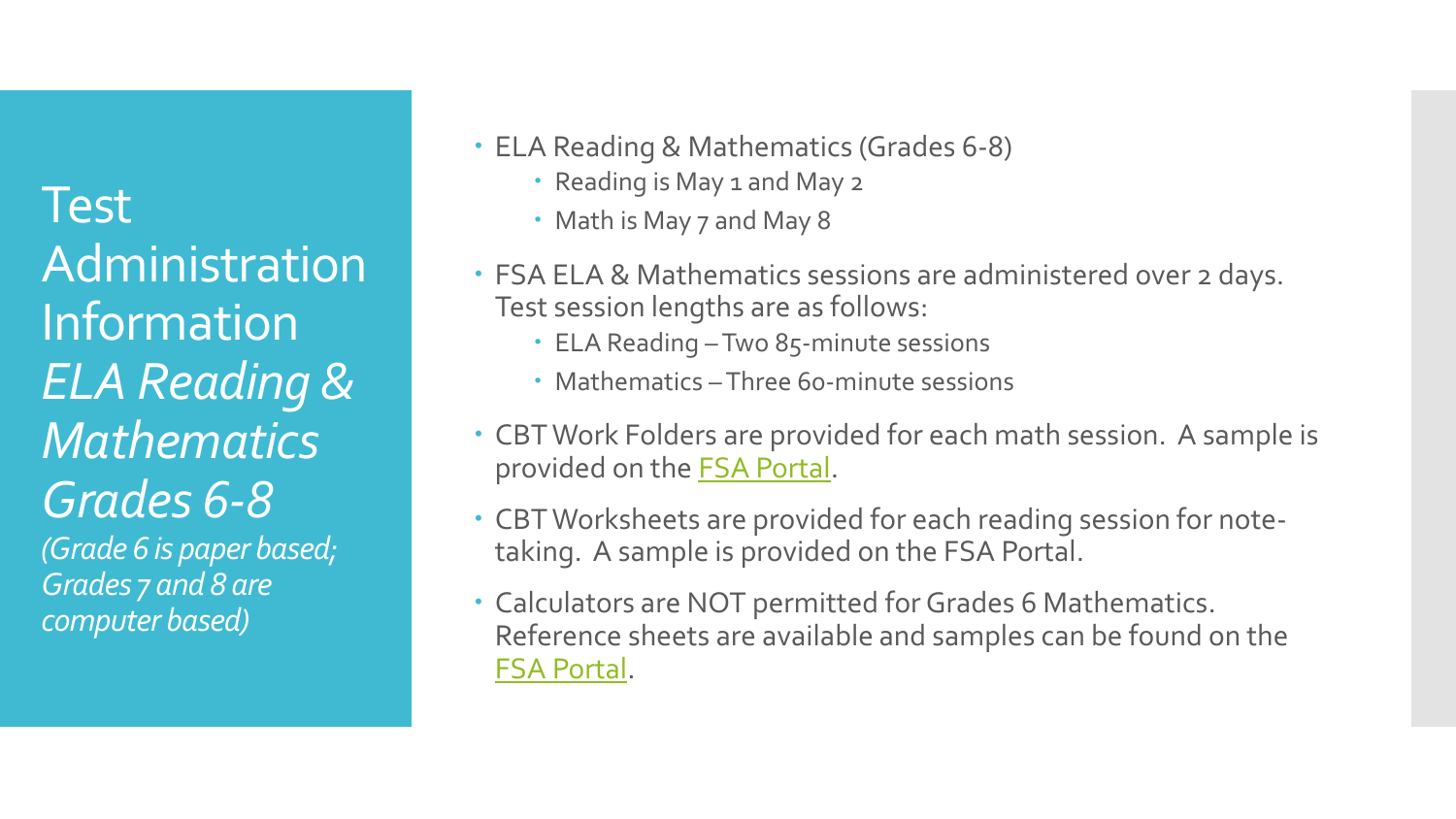### Practice FSA Tests



practice practice **practice DEGGGUYCE** 

 Computer-based and paper-based practice tests, as well as paper-based test items practice handouts, for each assessment, are available on the [FSA Portal](http://fsassessments.org/students-and-families/practice-tests/) > Students & Families > Practice Tests.

 Students are required to participate in a practice session at school prior to testing.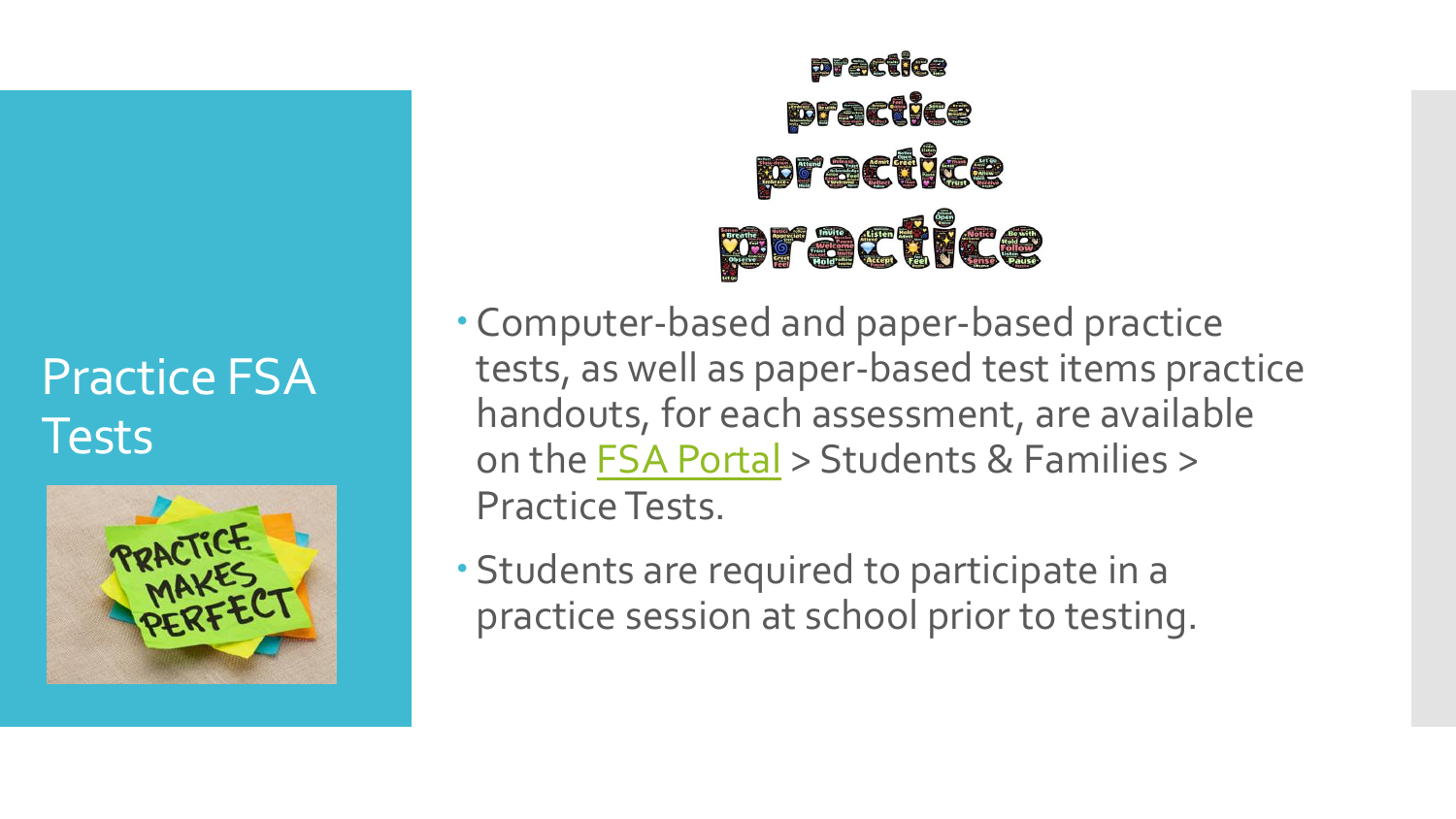Science FCAT *(8thGrade only)*

- The Statewide Science Assessment is administered as a computerbest test (CBT).
- Test materials for paper-based accommodations (large print, braille, one-item-per-page) are available for students whose IEPs or 504 plans indicate these accommodations.
- The Statewide Science Assessment is administered in *two 80 minute sessions* with a stretch break in the middle of each session.
- Grade 8 Science is administered over *one day*.
- Sample questions and answer key books for students taking the Statewide Science Assessment are available for student use on the [FLDOE Statewide Science Assessment page.](http://www.fldoe.org/accountability/assessments/k-12-student-assessment/science.stml)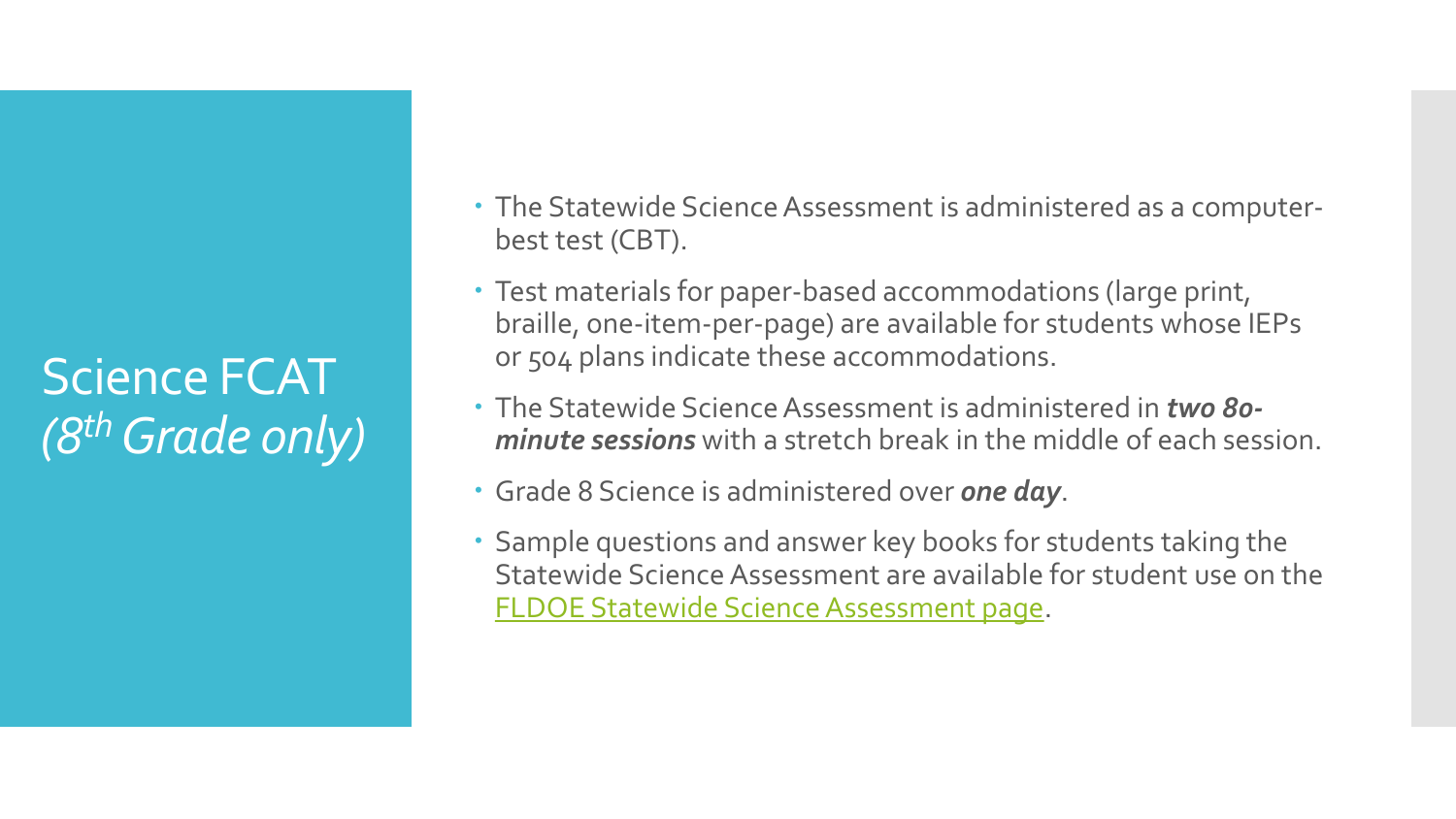# **Invalidation**

- The following actions can invalidate your child's test:
	- Talking and/or being disruptive during testing.
	- Not following testing instructions.
	- · Having electronic devices.
	- Cheating or sharing answers.

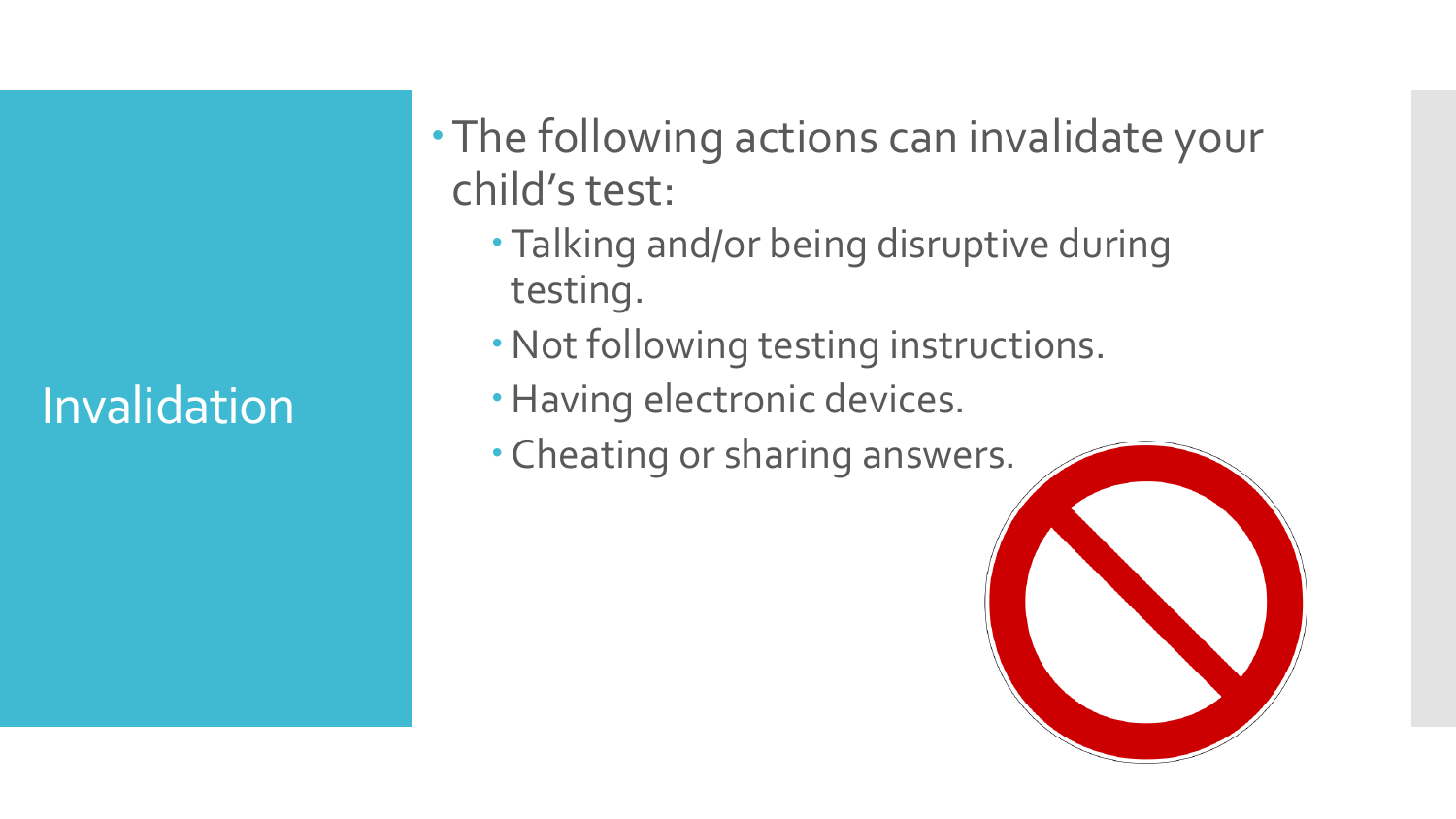**Fairview** FSA/FCAT/EOC **Testing** Schedule

| <b>Test</b>            | <b>Grade</b> | <b>Date</b>   | <b>CBT or PBT</b> |
|------------------------|--------------|---------------|-------------------|
| <b>FSA ELA Writing</b> | 6            | 4/2           | <b>PBT</b>        |
| <b>FSA ELA Writing</b> | 7&8          | 4/2           | <b>CBT</b>        |
| <b>FSA ELA Reading</b> | 6            | $5/1$ & $5/2$ | <b>PBT</b>        |
| <b>FSA ELA Reading</b> | 7&8          | $5/1$ & $5/2$ | <b>CBT</b>        |
| <b>FSA Math</b>        | 6            | $5/7$ & $5/8$ | <b>PBT</b>        |
| <b>FSA Math</b>        | 7&8          | $5/7$ & $5/8$ | <b>PBT</b>        |
| ALG & GEO EOC          | 7&8          | 5/9 & 5/10    | <b>CBT</b>        |
| <b>FCAT Science</b>    | 8            | 5/6           | <b>CBT</b>        |
| <b>BIO EOC</b>         | 8            | 5/6           | <b>CBT</b>        |
| <b>Civics EOC</b>      | 7            | 5/13          | <b>CBT</b>        |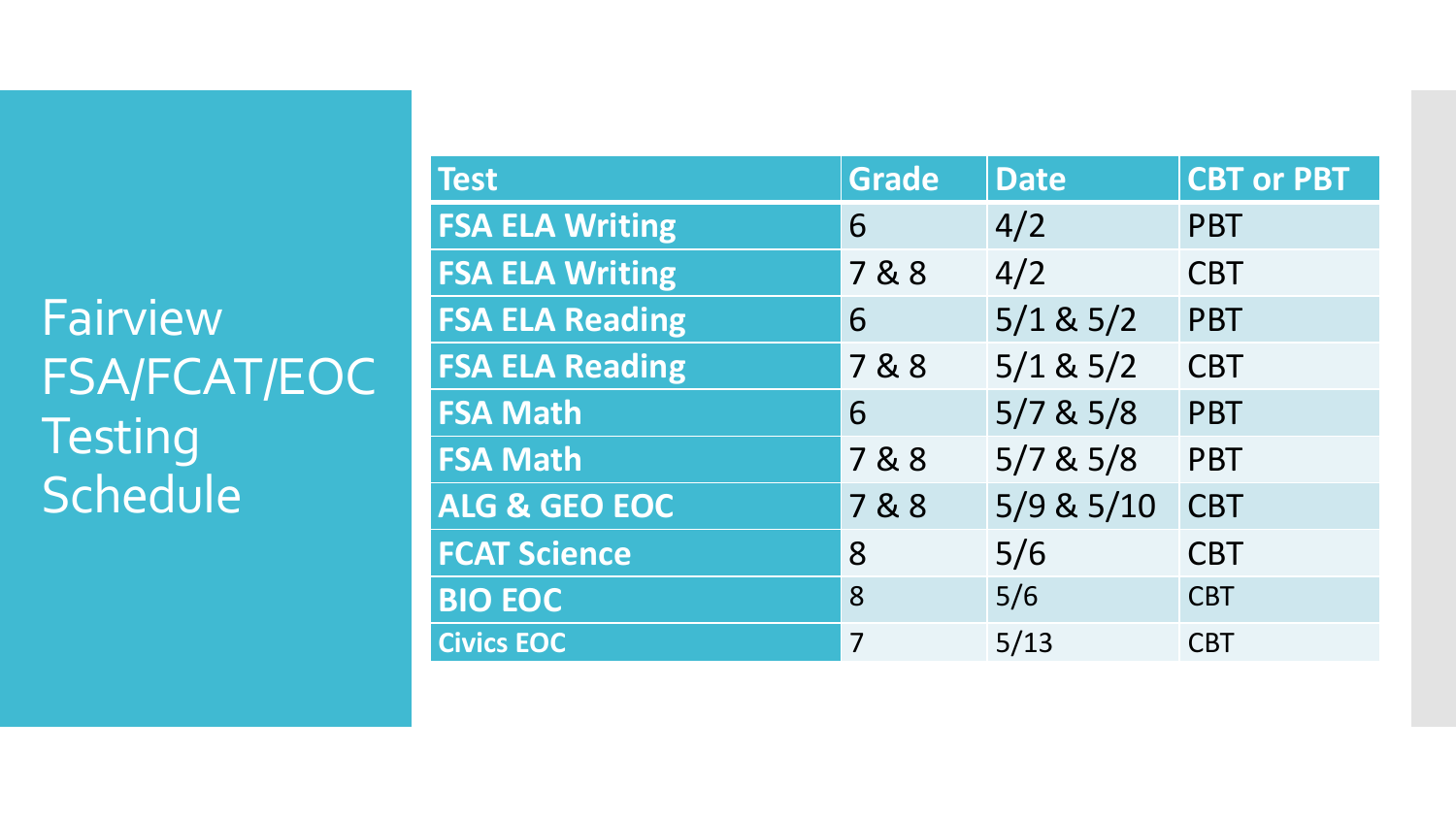Testing Day Reminders



- Get plenty of rest.
- Eat a nutritious breakfast.
- Be on time!
- Do NOT bring any electronic devices.
- Use good test-taking strategies.
- Do your best.
- Check your work carefully.
- \*If your child is not feeling well on the day of the test, please keep him/her home. Make-up days are scheduled directly after the testing days. Once a student begins the test, if he/she would get sick, the test cannot be retaken.